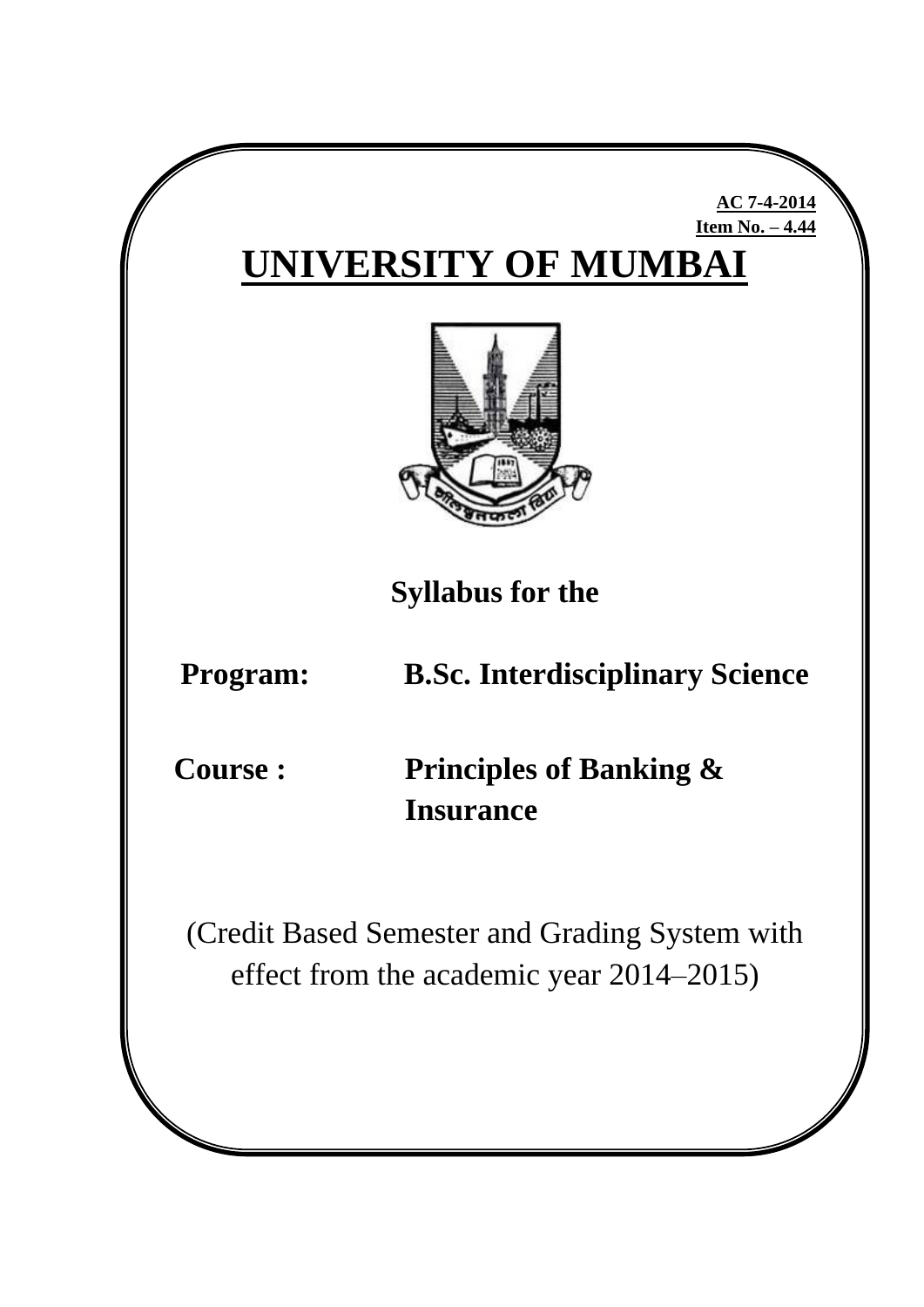# **Course: Principles of Banking & Insurance**

#### **Syllabus**

## **For Credit Based Semester and Grading System To be implemented form the Academic year 2014-2015**

#### **MODULE I**

| Course<br>Code  | Unit         | <b>Topics</b>                                                 | <b>Credits</b> | L/Week |
|-----------------|--------------|---------------------------------------------------------------|----------------|--------|
| <b>USIDBI01</b> |              | <b>Overview of Indian banking sector</b>                      |                |        |
|                 | $\mathbf{I}$ | Central banking – concept<br><b>Functions and role of RBI</b> |                |        |
|                 | Ш            | <b>Fundamentals of Investment banking</b>                     |                |        |

## **MODULE II**

| Course<br>Code  | Unit        | <b>Topics</b>                                 | <b>Credits</b> | L/Week |
|-----------------|-------------|-----------------------------------------------|----------------|--------|
| <b>USIDBI02</b> |             | <b>Introduction to Insurance</b>              |                |        |
|                 | $\mathbf H$ | <b>Types of Insurance</b>                     |                |        |
|                 | Ш           | <b>Policy Servicing and Claims Settlement</b> |                |        |